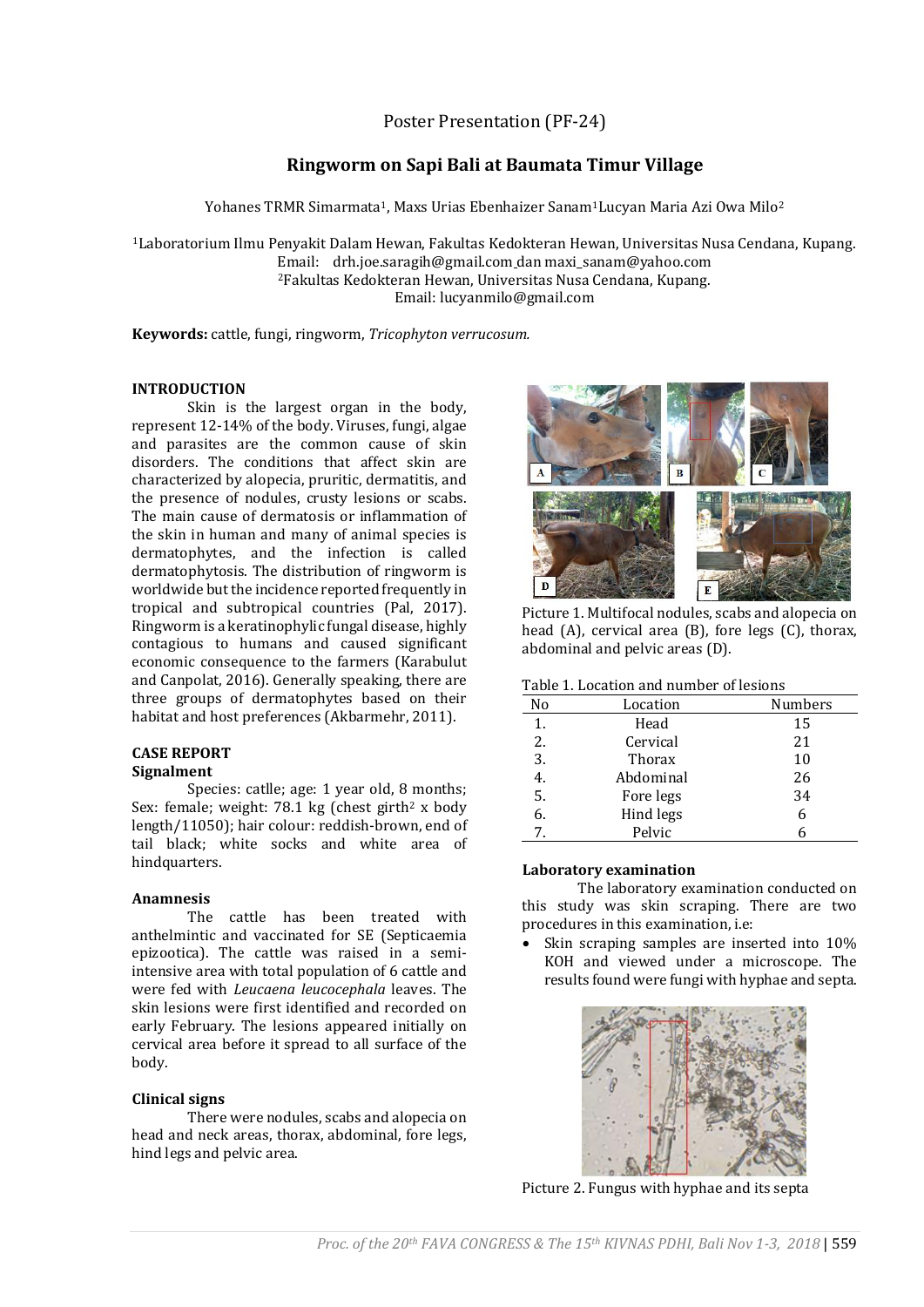A scraping of the skin is inoculated directly onto Sabouraud Dextrose Agar (SDA). The growth of the fungus were observed macroscopically. The growth samples were taken with sterile needle and were stained with lactophenol cotton blue. The sample were then observed under a microscope. The macroscopic findings on day one was fungus with white edge (outer), brownish-yellow center and the core is white. On the second day, the fungus observed with white edge, brownish-yellow center and the core was not clear. Microscopically, the hyphae with septa, sporangium and sporangiophores were observed under microscope.



Picture 3. Macroscopic findings of the fungus on the first (A) and second (B) day



Picture 4. Microscopic findings of the fungus stained with Lactophenol cotton blue on the first day (A), second day 10x (B) and 40x magnificent (C, D). The hyphae and septa (red arrow), sporangium (black arrow), and sporangiosporum (green arrow).

### **Diagnosis and prognosis**

The case was diagnosed as ringworm with faustal prognosis. The estimated therapy of the case would be 5-6 months.

#### **Treatment**

The therapy of the case as follows: the cattle were bathed with water mixed with detergent, topical application of povidone iodine solution directly on the skin lesions, administration of griseofulvin and vitamin AD-plex, orally.

### **DISCUSSION**

A cattle in East Baumata village was found

with skin lesions as nodules, crusts, and alopecia specific on head and neck areas, thorax, abdomen, fore legs, hind legs and pelvic area. The lesions were about 2cm-15cm. On investigation, the clinical manifestations were initially observed by the owners about 4 months prior to the current finding. The observed clinical signs are primary changes of ringworm on cattle. This finding was supported by Subronto (2008) and Manual Penyakit Hewan Mamalia (2014) as fungus has incubation period about 2-4 and cause alopecia. Within 2-3 months, the lesions became thick, round, and protrude within a clear whitish-grey edges. The lesions then progress to peripheral areas and reach 5-10 cm in diameter. The lesions may spread widely to the surface of the body, especially on young cattle.

On interview, farmers mentioned that the first skin lesions was observed on February. This result supported by Schmit (1981) on his publication stated that ringworm prevalence frequently reported on tropical countries or even countries experience winter season. On the underlined condition, cattle are kept on the cage and rarely exposed to sunlight. thus, they are easily have direct contact on each other.

Previous publication by Ahmad (2005) stated that ringworm diagnosis is made on through skin scrapping examination; examination of nail or hair particles using wood lamps; direct microscopic examination with KOH 10% solution, specific staining and inoculation of the samples on specific media. In this study, skin scrapping from affected cattle were collected and inoculated on SDA media.

The results of the direct examination found fungi with hyphae and septa. The macroscopic findings on SDA media were fungi growing with white (outer) edges, brownishyellow center and white core. On second day, the fungus were observed with white edges, brownishyellow center, with unclear core. Microscopically, the hyphae with septa, spore sacs (sporangium) and spores (sporangiospores) were observed on the media. The results of the examination led to the appearance of the fungus *Trichophyton verrucosum*. This results is in line with Bodin (1902) reported the macroscopic features of *Trichophyton* as follows: the upper colonies were gray, white, yellow, while the lower colonies were brownish-yellow. The microscopic characteristics of *Tricophyton verrucosum* were the presence of hyphae that are insulated and consists of three forms of spores, namely microconidia, macroconidia and chlamydospora. Microconidia is round, oval and pear-shaped; macroconidia is long, smooth and multicellular; while chlamydospora is very abundant in its vegetative form.